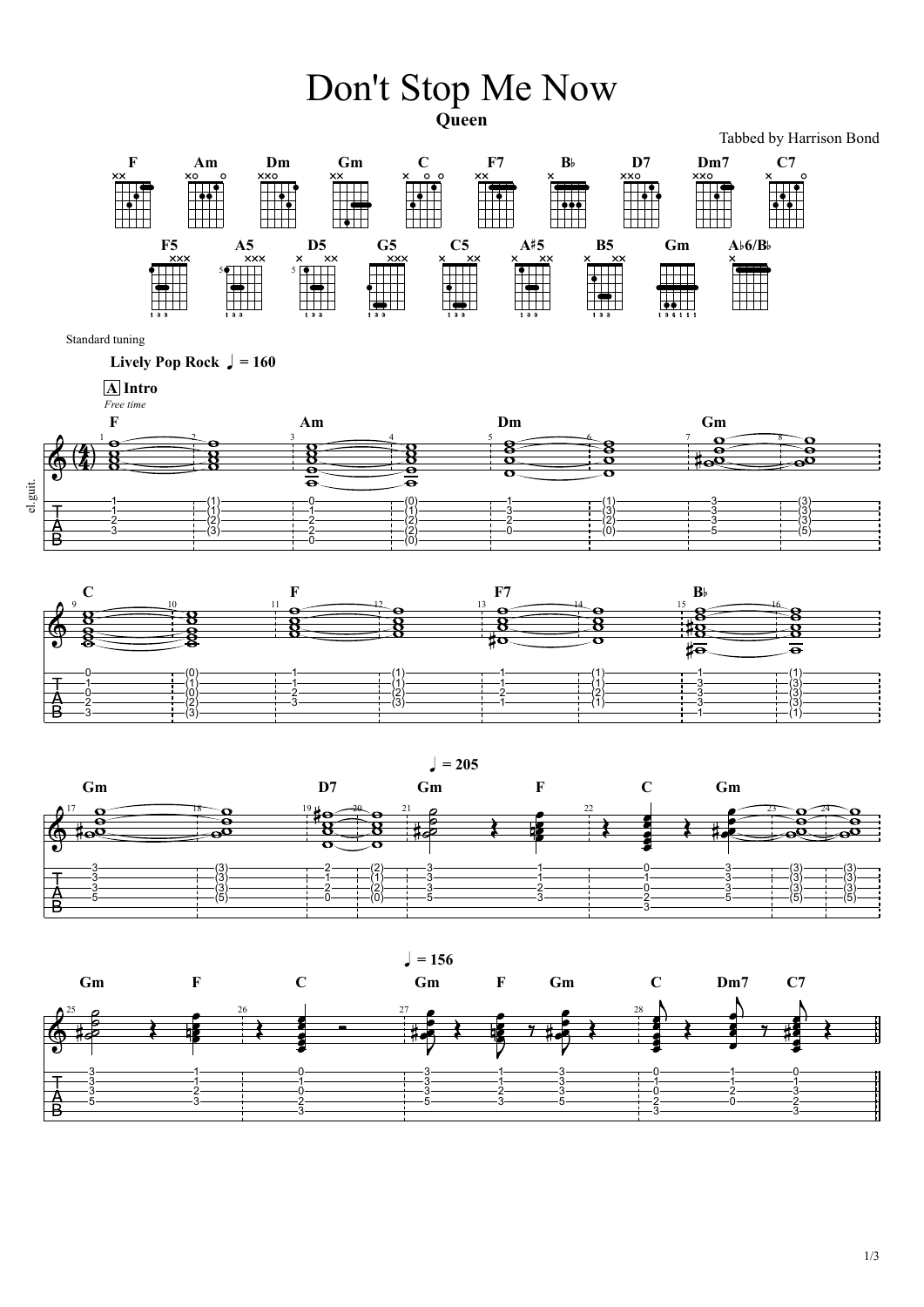2/3











| F5 | G <sub>5</sub> | A <sub>5</sub> | D <sub>5</sub> | G <sub>5</sub> | C <sub>5</sub> |
|----|----------------|----------------|----------------|----------------|----------------|
|    |                | $\sim$         |                |                |                |